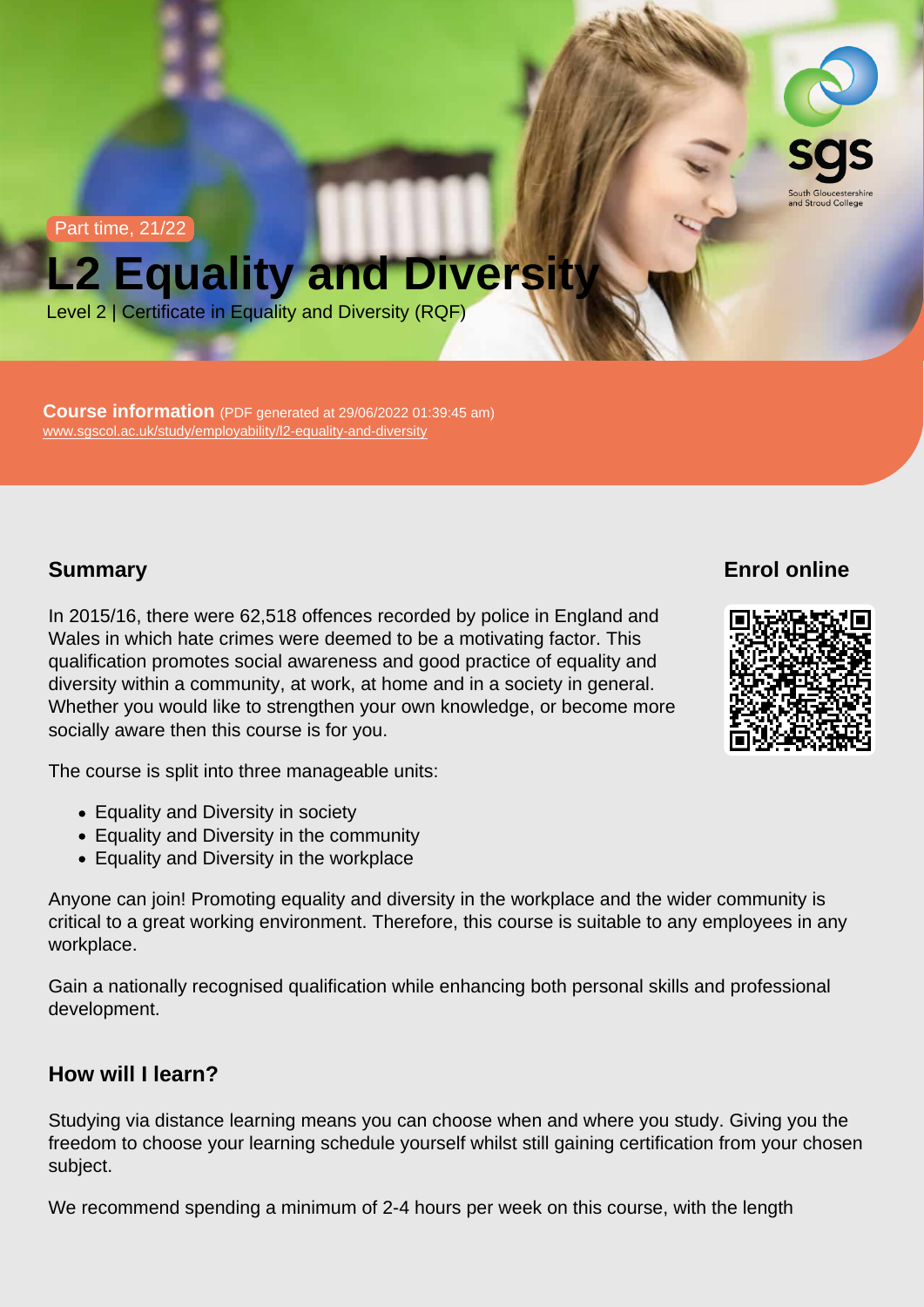depending on the amount of study time you allocate however, we recommend completing within 12 weeks.

We appreciate this may be a new way of learning for many of you or there may be some further support required. If you find yourself feeling less than confident and look for additional support, we want to make sure we are there to offer that little bit extra and tailor it to your needs. This may include a phone calls or emails with one of our dedicated tutors and support staff to help guide you through your course.

Online courses enable you to set your own learning pace with the added flexibility of working to your own schedule. No classroom attendance is required, giving you full control of your learning whilst still having access to our experienced teaching and learning staff as required.

# Entry Requirements

To study this course you must meet the following criteria:

- You must be aged 19 years or over as of 31/08/2020
- You must have lived in the EU for the last three years
- You must currently reside in England
- You understand that this is a Level 2 qualification and a good level of English and Math's is beneficial to completing
- You understand the typical duration of this course is 12 weeks and self-commitment should be made to allow yourself to provide detailed responses to the assignments

## Additional Information

With you every step of the way!

Get more from your online courses, let us help you succeed with bespoke packages led by our dedicated online support team:

- Occupational specialists and tutors just a click away to support you
- Expert digital team on hand to resolve IT issues
- Access to free online community for those suffering with adveres mental health, 24 hours a day
- Enjoy incredible discounts while you study with your NUS/Totum student card

New to online learning? Require additional support? Let us help you with each step you take.

#### DEPARTMENT CONTACT

For more information about this course please email [employability@sgscol.ac.uk.](mailto:employability@sgscol.ac.uk)

#### COURSE FEES

Please be aware that some courses have fees that are payable on enrolment. More information on if this course has a fee can be found in the Availability section below.

If you require financial support including payment plans, bursaries and advanced learner loans please visit the [Money Management Service](http://www.sgscol.ac.uk/mms) section of the website.

For more information on fees please view our [Fees, Charges and Refunds Policy](https://www.sgscol.ac.uk/policies) and our [Applications, Admissions and Enrolment Policy and Procedures.](https://www.sgscol.ac.uk/policies)

ONLINE ENROLMENT